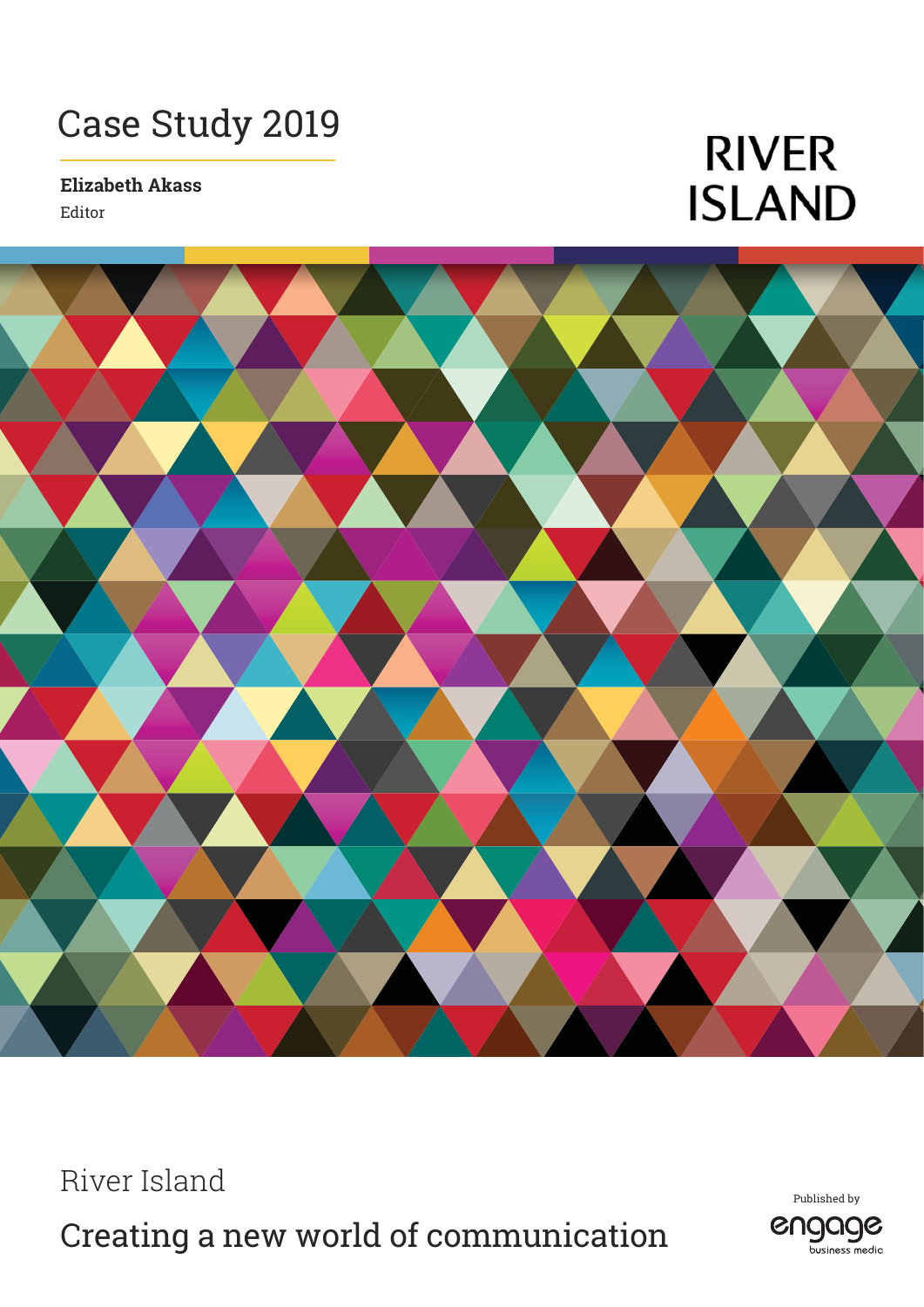## Creating a new world of communication

River Island explains how it has transformed and modernised its internal communications, and how all employees contribute to the vision of spreading the joy of fashion.

High street retail is a rapidly changing environment where continual progress and improvement is needed in all areas of business. With over six decades of fashion history, family-owned River Island strives to remain an industry-leading retailer both externally with customers, but also internally with its own engaged workforce.

Mike Collins, Senior People Experience Partner at River Island, discusses the company's main reasons for internal change: "There was a lot of siloed working and a lack of regular communication across the many different areas of the organisation. There's a huge variety of roles and processes that sit within there as well – a real driver for us was to make sure people were aware of what was happening in the business. We're big believers that if you understand what's happening in the business you can relate to it, you can connect with it, you can feel part of it, and then your engagement increases."

He continues: "We wanted to connect with the customer service, marketing and PR departments, and learn from them how they run campaigns and make connections with our customers, and then to think about what that means for us as a people experience team. It is a huge amount of change, and there are a lot of drivers that are influencing that change. We are by no means at the end of this journey; we are just scratching the surface."

The resolution for these issues was to dissolve the old HR structure within the company and rebuild with a new structure that is more aligned to River Island's customer journey and employee life cycle. Collins explains: "The Chief People Officer created a new model for us as an HR team to better serve our customers, and this involved Centres of Excellence where our HR business

partners would look after customers in different channels. A Head of People Operations which employee relations and payroll fit into. Then, a new area was created, People Experience, which takes in attraction, recruitment, the process of getting people into the business, induction, development programmes, rewards packages. The last piece of the puzzle is around comms, engagement, and culture, and through all of those different strands is our employee brand."

Through this process, Collins' team amalgamated reward, recruitment, attraction, and learning development to create a People Experience team. He says: "Our ultimate goal is to make sure that our colleagues have a fantastic experience at River Island. That allows us to get, grow, and keep the best talent. We want to be sought after and seen as a leader in this area, and as a team we're collectively and collaboratively accountable now for the people experience."

This team has played a key role in establishing the 'new world communication' River Island has utilised internally, creating the social communication intranet platform. "The intranet can be a portal to help people do their jobs quicker, easier, and more effectively, and if you can make it social as well and give people a reason to use it, to learn, to consume information, and provide information as well, then the tech almost disappears into the background."

"It's got to meet the three criteria of being wanted, liked, and helping people to do their jobs. We're now focused on making that mobile as well through our app to increase communications and notifications on the move," Collins says. "If information is easily shared you feel more connected to the organisation; if you feel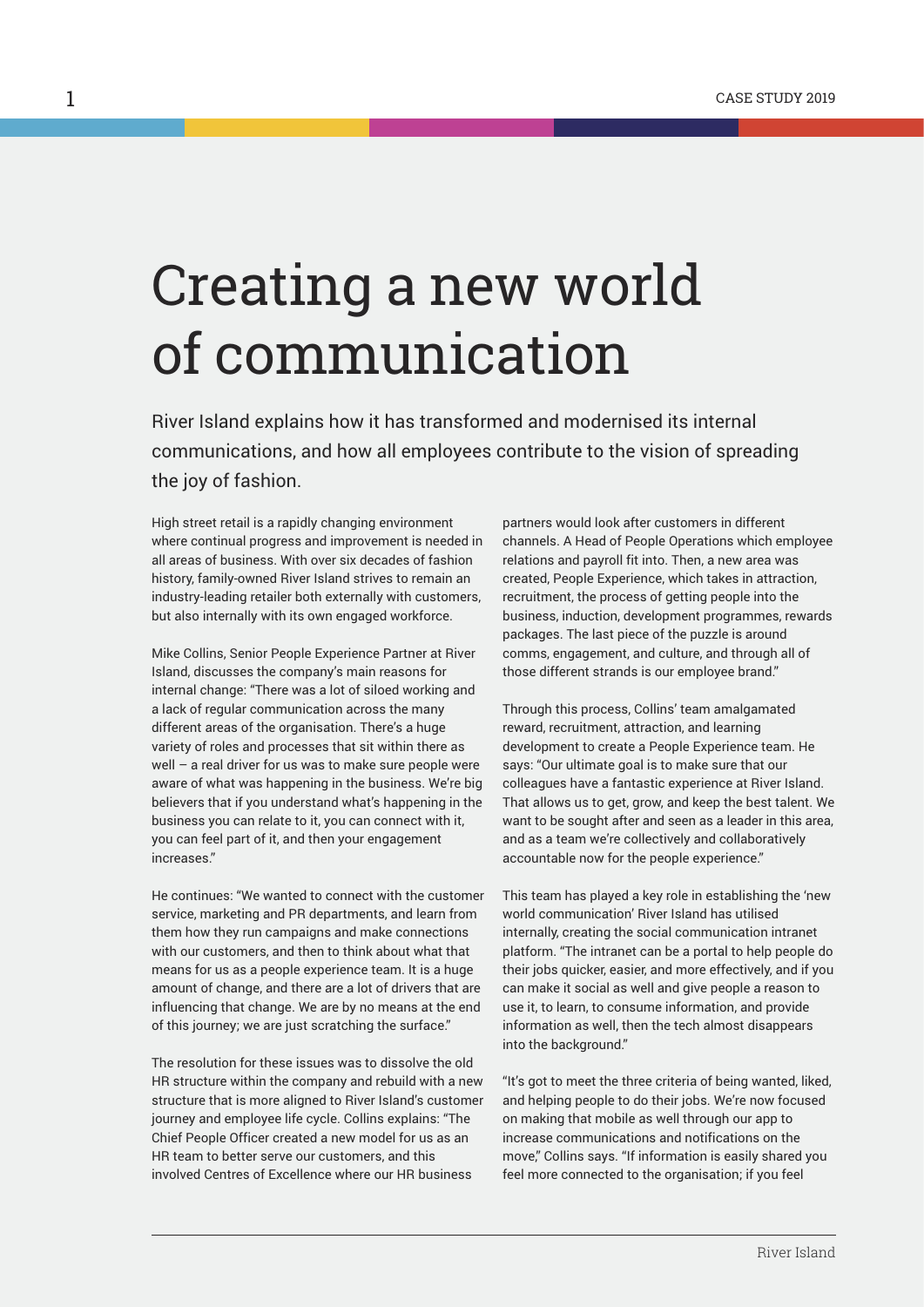more connected you become more engaged; if you feel engaged you connect with your work, because you understand that you're working towards the values and aims of the company."

Further changes to River Island's culture have been made to achieve this: "We've moved from annual surveys to pulse surveys, which allows us to receive real time feedback. We've got dashboards – we can see that people are rating and responding, highlighting areas of improvement, and airing any ideas that they have. Part of this culture development is breaking down the barriers to allow to provide feedback, and if you couple that with engaged employees connected with the brand value of spreading the joy of fashion, then overarchingly this creates a much more open culture, where people can bring their full selves to work, they do meaningful work, and they can provide feedback without fear of reprisal or being ignored."

Collins says that the tone of the company's internal communication was an additional element of this transformation. "Our communication used to be very text-driven, and whilst we used some imagery from our marketing colleagues, it didn't look or feel like our external marketing and PR campaigns." To amend this, Collins' team worked closely with River Island's marketing department to make templates and create the desired tone of voice and better brand for internal communication. "I think that shows

through the content that we are creating now, whether that is an enewsletter, an online booklet, our new podcasts, or our talks. We are using video much more heavily as well, which we've invested in to ensure quality, and it more than pays for itself."

Another significant benefit of the internal changes River Island has undergone is the saving of over £100,000 in recruitment fees to date. Collins says that this number is the result of several combined factors. "That is savings in the way that we use LinkedIn and LinkedIn Recruiter, and savings around using external agencies for our career site hosting, and career site development. When I started, the careers site looked good but it didn't bring to life River Island; it was very much just a customer-facing website that we would sell our clothes and products on. Over the last 12-18 months we've flipped that to make it more about River Island and the people that work here."

"We need to bring the narrative to life around our stories. As a team we're accountable, we genuinely care about this stuff. From cradle to grave we are orchestrating our own campaigns, reviewing analytics and data in ways that we never have done before, and that's allowing us to see trends and patterns, and be much more proactive rather than reactive in the way in which we are spending our budget, but also being able to react to demands across the business."



**Mike Collins** Senior People Experience Partner **River Island**

Moving forward, Collins says that reward and recognition are elements that his team are looking to improve upon. "We've got a really successful recognition programme at the moment called Pride, and everybody around River Island can vote for people who align with our values. We want to take that to the next level and we want to do more around instant feedback. We want to recognise people who go above and beyond, or even people that do just their job, but do it really well."

Helping employees establish a good work-life balance is also a priority, and looking into introducing 'greater ways' of working, such as flexible working or remote working. "The biggest thing we need to be aware of as a People Experience team is that we've got to continue to evolve as our business does, technologically or otherwise, and try to look ahead and think 'what's next', driving value back into the business," he says. "It's a really exciting time for us, with lots of exciting things that we'll be learning. Hopefully we'll have more stories to tell over the coming months."